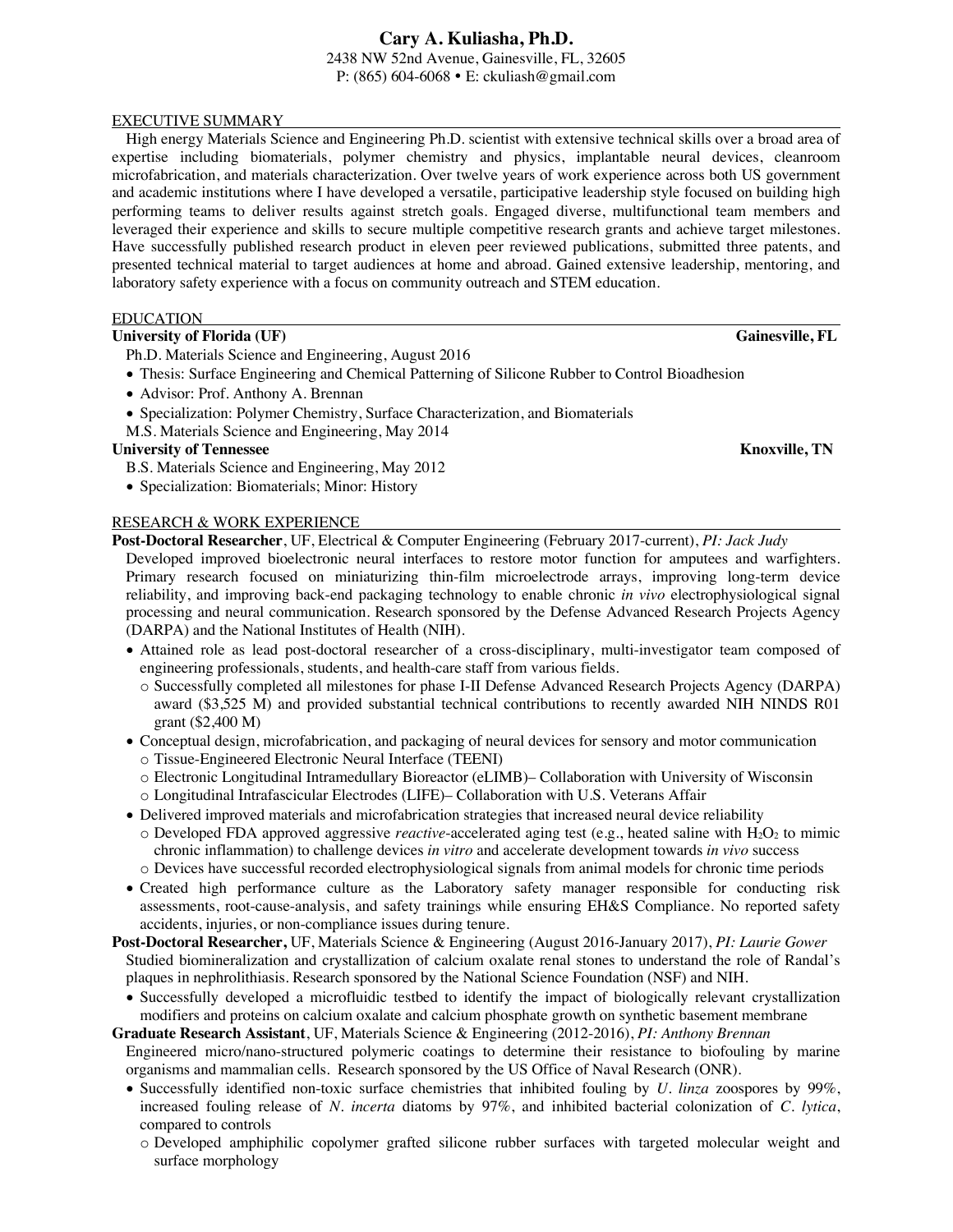2438 NW 52nd Avenue, Gainesville, FL, 32605 P: (865) 604-6068 E: ckuliash@gmail.com

- o Developed a UV initiated reversible addition-fragmentation chain-transfer (RAFT) polymerization strategy to synthesize coatings with engineered anti-biofouling chemistries and chemical patterns with tunable molecular weight, feature size, and geometry
- Developed course material and taught 4-credit hour Senior-level Polymer Physics course with laboratory component with one TA under my supervision (Fall 2015)
- Served as Laboratory safety manager. Partner in Academic Laboratory Safety with Exxon Mobil to synthesize industry safety standards and overcome institutional roadblocks within an academic environment

**Technical Researcher,** Oak Ridge National Laboratory, Mechanical Properties and Mechanics Group (2008-2012), *PI: Edgar Lara-Curzio*

Studied the effect of mechanical deformation on thermoelectric materials and synthesized novel thermoelectric composites. Research sponsored by the Center for Revolutionary Materials for Solid State Energy Conversion and the US Department of Energy (DOE)

- Designed and implemented mechanical creep testing apparatus with *in situ* analysis of electrical resistivity of doped bismuth telluride (BiTe) thermoelectric materials. Conducted post-test fracture analysis, oxide layer formation, and grain growth analysis
- Produced and characterized BiTe/carbon nanofiber thermoelectric composites. Conducted mechanical tensile/compression testing and Seebeck coefficient analysis of composite thermoelectric materials

#### PUBLICATIONS

- 1.Rudy, A.; **Kuliasha, C.**; Uruena, J.; Rex, J.; Schulze, K.; Stewart, D.; Angelini, T.; Sawyer, W.; Perry, S. *Lubricious Hydrogel Surface Coatings on Polydimethyl siloxane (PDMS).* Tribology Letters **2017***, 65* (3), DOI: 10.1007/s11249-016-0783-7
- 2.**Kuliasha, C.**; Finlay, J.; Franco, S.; Clare, A.; Stafslien, S.; Brennan, A. *Marine Antifouling Efficacy of Amphiphilic Poly(coacrylate) Grafted PDMSe: Effect of Graft Molecular Weight,* Biofouling **2017***,* 33, (3), p 252-267**,** DOI: 10.1080/08927014.2017.1288807
- *3.***Kuliasha, C.**; Fedderwitz, R.; Calvo, P.; Sumerlin, B.; Brennan, A. *Engineering the Surface Properties of Poly(dimethylsiloxane) Utilizing Aqueous RAFT Photografting of Acrylate/Methacrylate Monomers*, Macromolecules **2018**, 51 (2), p 306-317, DOI: 10.1021/acs.macromol.7b02575
- 4.**Kuliasha, C.** and Judy, J. *in vitro Reactive-Accelerated-Aging (RAA) Assessment of Tissue-Engineered-Electronic-Nerve-Interfaces (TEENI)*, **2018** 40th Annual International Conference of the IEEE Engineering in Medicine and Biology Society (EMBC), DOI: 10.1109/EMBC.2018.8513458
- 5.Beygi, M.; Bentley, J.T.; Frewin, C.L.; **Kuliasha, C.**; Takshi, A.; Bernardin, E.; La Via, F.; Saddow, S.E. *Fabrication of a Monolithic Implantable Neural Interface from Cubic Silicon Carbide*, Micromachines **2019**, 10 (7), DOI: 10.3390/mi10070430
- 6.**Kuliasha, C.** and Judy, J. *In Vitro Reactive-Accelerated-Aging Assessment of Anisotropic Conductive Adhesive and Back-End Packaging for Electronic Neural Interfaces*, **2019** 41st Annual International Conference of the IEEE Engineering in Medicine and Biology Society (EMBC)
- 7. **Kuliasha, C.**, Spearman, B., Atkinson, E., Rustogi, P., Furniturewalla, A., Nunamaker, E., Otto, K., Schmidt, C., Judy, J. *Sensing Nerve Activity with Scalable and Robust Nerve Interfaces*, *IEEE Sensors* **2019**
- 8.**Kuliasha, C.**; Fedderwitz, R.; Finlay, J.; Franco, S.; Clare, T.; Brennan, A. *Engineered Chemical Nanotopographies: Reversible Addition-Fragmentation Chain-Transfer Mediated Grafting of Anisotropic Poly(acrylamide) Patterns on Poly(dimethylsiloxane) to Modulate Marine Biofouling*, Langmuir **2020**, 36 (1), p 379-387, DOI: 10.1021/acs.langmuir.9b03117.
- 9.**Kuliasha, C.**; Rodriguez, D.; Lovett, A.; Gower, L. *In situ flow cell platform for examining calcium oxalate and calcium phosphate crystallization on films of basement membrane extract in the presence of urinary 'inhibitors,'* CrystEngComm **2020**, 22, p 1448-1458, DOI: 10.1039/C9CE01587F
- 10.**Kuliasha C.**; Mobini, S.; Siders, Z.; Bohmann, N.; Judy, J.; Schmidt, C.; Brennan, A. *Microtopographical Patterns Promote Different Responses in Fibroblasts and Schwann Cells: A Possible Feature for Neural Implants*, J. Biomed. Mat. Res. A. **2020**, DOI: 10.1002/jbm.a.37007
- *11.*Spearman, B.; **Kuliasha, C.**; Judy, J.; Schmidt, C. *Integration of Flexible Polyimide Arrays into Soft Extracellular Matrix-based Hydrogel Materials for a Tissue-Engineered Electronic Nerve Interface (TEENI)*, J. Neural Engineering Methods **2020**, 341 (15), DOI: 10.1016/j.jneumeth.2020.108762
- 12.**Kuliasha C.** and Judy, J. *Reliable Fabrication Strategies for Polyimide-Based Neuroelectronic Devices: A Materials Science Perspective*, In Preparation, J. Neural Engineering
- 13.**Kuliasha, C.**; Fedderwitz, R.; Stafslien, J.; Finlay, J.; Clare, A.; Brennan, A. *Anti-Biofouling Properties of Poly(dimethylsiloxane) with RAFT Photopolymerized Acrylate/Methacrylate Surface Grafts Against Model Marine Organisms*, In Preparation, Biofouling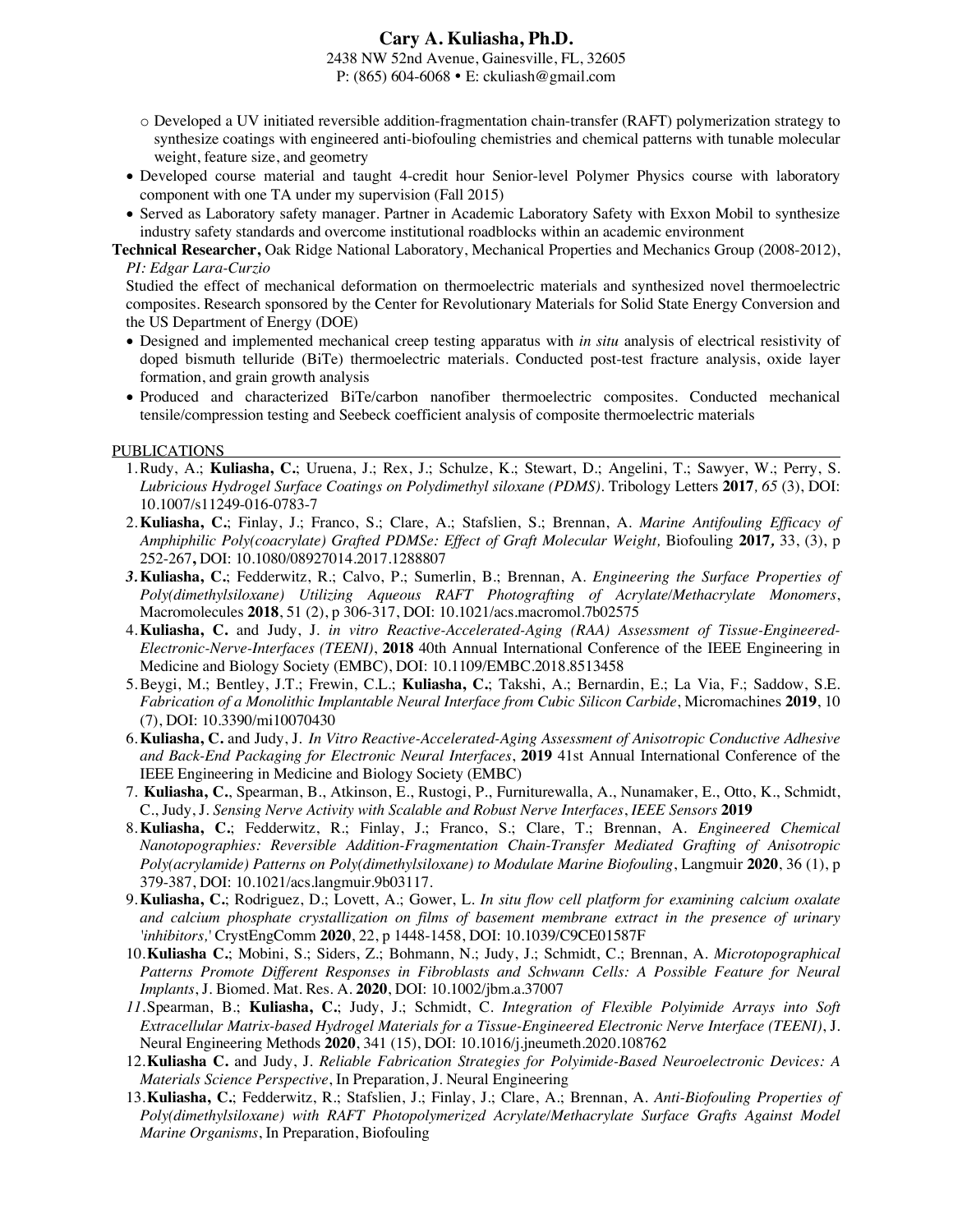2438 NW 52nd Avenue, Gainesville, FL, 32605 P: (865) 604-6068 E: ckuliash@gmail.com

## MENTORSHIP

**University Multicultural Mentorship Program** (UMMP), University of Florida (2018-present)

- Mentor first-year undergraduate students (1-2 students/year) who are typically members of an under-represented minority group. Encourage students to participate and engage in academic, social, and cultural activities and help them to navigate their first year on campus.
- Meet with students at least once a month for the duration of the academic year to build a trusting and beneficial relationship. Specific mentoring areas are dependent on student's needs and interests.

# **Undergraduate Research Experience**

- "Automatic *Reactive-*Accelerated Aging Platform Development," Andrew Plummer (2018-2019)
- "Surface Free Energy Analysis of Chemically Patterned Coatings," Rebecca Fedderwitz (2016-2017) o Currently attending the University of Maryland Ph.D. program
- "Protein Binding Studies to Polymeric Substrates," Janna Royal (2014-2015)
- "UV Photografting of Poly(dimethyl siloxane)," Wade Ingram (2013-2014) o Currently attending North Carolina State University Ph.D. program

# STEM & COMMUNITY OUTREACH

**Student Reporting Labs: PBS News Hour**, https://studentreportinglabs.org/, STEM Advisor/Mentor, Oak Leaf High School, Florida (2019)

- Provide technical STEM advice and mentorship to High School student youth reporters/ journalists and help students complete capstone projects. Project funded by the NSF and the Public Broadcasting Service (PBS) Letters to a Pre-Scientist, https://www.prescientist.org/ (2018-present)
	- Scientist 'pen-pal' with young students primarily from low-income families or members of under-represented groups. The objectives of the program are to demystify STEM and build a friendship with students while inspiring them to pursue STEM careers.

**Skype a Scientist**, https://www.skypeascientist.com/, (2017-present)

- Skype presentations and discussions to K-12 schools around the nation to give students the opportunity to talk with a "real" scientist. Provide students with a host of targeted information including specific research projects, STEM careers, undergraduate/ graduate school and life advice.
	- $\circ$  2017- Black Mountain Elementary, KY: 6<sup>th</sup> and 7<sup>th</sup> grade
	- o 2017- Northview Middle, IA: 8th grade
	- o 2017- Benicia High School, CA: 7<sup>th</sup> grade
	- o 2018- Bettendorf Middle School, IA: 7<sup>th</sup> grade
- $\circ$  2018- Monacan High School, VA:  $11<sup>th</sup>$ -12<sup>th</sup> grade
- o 2018- Duxbury Public Schools, MA: 11<sup>th</sup>-12<sup>th</sup> grade
- o 2018- Sandburg High School, IL: 11<sup>th</sup> grade
- o 2019- Grossmont High School, CA:  $10^{th}$ -12<sup>th</sup> grade
- o 2019- Rosemont Middle School, CA: 8th grade
	- o 2019- Neuqua Valley High School, IL: 9<sup>th</sup> grade

**Science Fair Judge**, Alachua County High Schools, Florida (2017-present)

- Serve as a judge at local and regional science fairs (6th-12th grades)
- **UF Engineers' Week**, University of Florida (2012-2016)
	- Organized and hosted an educational "Biomaterials" booth with hands on activities and material to teach Elementary and Middle school students about Materials and Biomaterials Engineering. Work was part of involvement with the UF Society for Biomaterials Student Chapter.

# LEADERSHIP EXPERIENCE

**Representative: College of Engineering (COE) Graduate Student Council,** University of Florida (2015-2016)

- Examined graduate student life and formulated changes to COE policy to improve student welfare and representation
- Supported COE programs, policies, and graduate student recruitment
- **Co-Founder: Department Student Council,** University of Florida (2015-2016)
	- Co-founded and chaired the MSE student council and promoted student/faculty dialogue
	- Implemented improvements to MSE department policy and student development. Assisted with faculty search committees.

**Student Officer: Society for Biomaterials,** University of Florida (2013-2016)

- President (2015-2016): Directed society activities, recruitment, and outreach. Coordinated two industry tours for members (Kimberly Clark & RTI Surgical) and increased Society membership by 14% from previous year
- Vice-President (2014-2015): Chaired organizing committee of Biomaterials Day conference with a \$12,500 budget and over 200 attendees. Awarded *Best Professional Event* by the UF Benton Engineering Council
- Treasurer (2013-2014): Managed and distributed finances, sponsorships, and fundraising totaling \$11,500.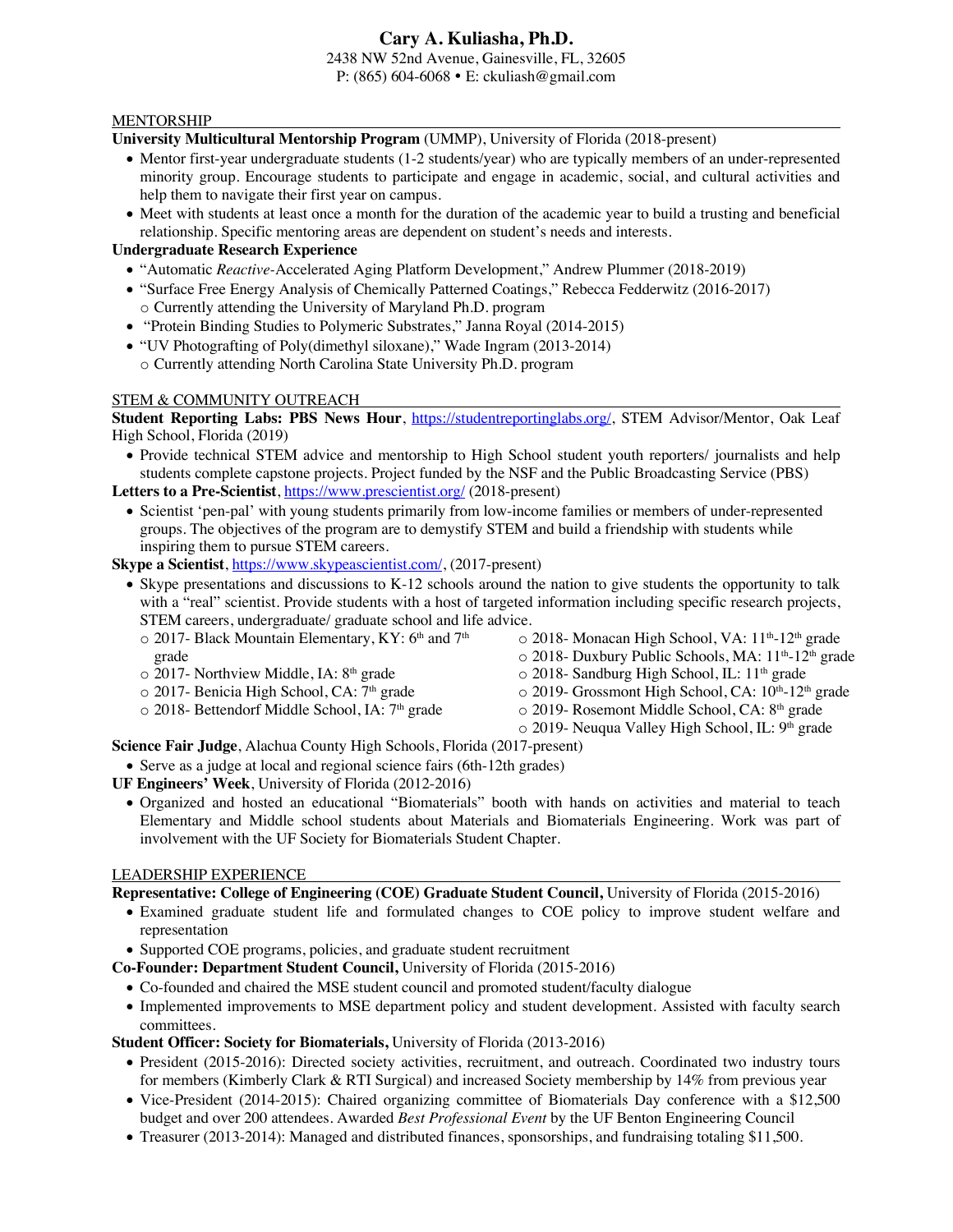2438 NW 52nd Avenue, Gainesville, FL, 32605 P: (865) 604-6068 E: ckuliash@gmail.com

#### **TEACHING**

**Instructor**, University of Florida (Fall 2015)

• Senior level Polymer Physics with laboratory component. Paid position with one TA under my supervision **Teaching Assistant**, University of Florida (Fall 2015)

#### AWARDS

- **Jonathan Hack Memorial Scholarship for Materials Science** (\$3,000)- University of Florida (2016) o Awarded in recognition of outstanding service and commitment to the Department of Materials Science & Engineering
- **Travel Awards**: \$700 Society for Biomaterials Annual Meeting (2015, 2016), \$350 UF Graduate Student Council Travel Grant (2016).

#### **PATENTS**

- 1.**Kuliasha, C.** and Brennan, A. *Novel Antifouling Technology by RAFT Polymerization,* UF#16122, UF Office of Technology Licensing, Patent Submission, 2016
- 2.**Kuliasha, C.**; Brennan, A.; Mobini, S.; Schmidt, C.; Judy, J. *Sharklet Topographies to Control Neural Cell Interactions with Implanted Electrodes,* UF Office of Technology Licensing, Patent Submission, 2018, PCT/IB2018/050886
- 3.Judy, J.; Schmidt, C.; Otto, K.; Rinaldi, **C.; Kuliasha**, C. *Tissue-Engineered Electronic Nerve Interface*, UF#16825, UF Office of Technology Licensing, Patent Submission, 2018

ACADEMIC PRESENTATIONS

- 1.**Kuliasha, C.**; Villada, L.; Royal, J.; Brennan, A. *Copolymer Surface Grafting to Poly(dimethyl siloxane) Elastomer Surfaces for Controlling Bioadhesion,* Poster, Adhesion Society Annual Meeting **2013**, Savannah, GA.
- 2.**Kuliasha, C.**; Finlay, J.; Franco, S.; Clare, T.; Stafslien, S.; Brennan. *Random Acrylate Copolymer Surface Grafting to Poly(dimethyl siloxane) Elastomer Surfaces for Improved Anti-Biofouling, Poster, Society for* Biomaterials Annual Meeting **2015**, Charlotte, NC.
- 3.**Kuliasha, C.**; Fedderwitz, R; Brennan, A. *Engineered Nanotopographies: A RAFT mediated polymerization for grafted anisotropic, nanopatterns on PDMSe,* Talk, University of Florida Biomaterials Day **2016**, Gainesville, FL.
- 4.**Kuliasha, C.**; Argenbright, C.; Bachler, P.; Brennan, A. *Engineered Nanotopographies for Improved Biofouling Response: A RAFT Mediated Process,* Talk, World Biomaterials Congress **2016**, Montreal, CAN.
- 5.**Kuliasha, C.**; Fedderwitz, R.; Finlay, J.; Franco, S.; Clare, T.; Brennan, A. *Surface Engineering and Chemical Patterning to Control Biofouling*, Invited Talk, University of Florida Society for Biomaterials **2016,**  Gainesville, FL.
- 6.**Kuliasha, C.** *Biomaterials Engineering in Academia,* Invited Talk, Florida Engineering Society **2016**, Gainesville, FL.
- 7.**Kuliasha, C.**; Lovett, A.; Gower, L. *Crystal Growth on Kidney Tissue and Artificial Basement Membrane,*  Invited Talk, Research on Calculus Kinetics (ROCK) Society Annual Meeting **2017**, Madison, WA.
- 8.**Kuliasha, C.**; Natt, S.; Judy, J. *Anisotropic conductive adhesives to bond flex circuits to boards with highdensity pad arrays*, Invited Talk, Interdisciplinary Microsystems Group **2017**, Gainesville, FL
- 9.**Kuliasha, C.;** Natt, S.; Shafor, C; Rustogi, P.; Desai, V.; Mobini, S.; Graham, J.; Spearman, B.; Atkinson, E.; Nunamaker, E.; Wachs, R.; Schmidt, C.; Otto, K.; Brennan, A.; Judy, J. *Design and Fabrication of a Scalable Tissue-Engineered Electronic Nerve Interface (TEENI),* Poster, DARPA HAPTIX Annual PI Meeting **2017**, Arlington, VA.
- 10.**Kuliasha, C.**; Rustogi, P.; Furniturewalla, A.; Judy, J. *in vitro Reactive-Accelerated-Aging (RAA) Assessment of Tissue-Engineered-Electronic-Nerve-Interfaces (TEENI)*, Poster, Neuroelectronic Interfaces: Gordon Research Conference **2018**, Galveston, TX.
- 11.**Kuliasha, C.;** Spearman, B.; Atkinson, E.; Rustogi, P.; Furniturewalla, A.; Nunamaker, E.; Schmidt, C.; Otto, K.; Judy, J. *Tissue-Engineered Electronic Neural Interfaces (TEENI): Fabrication, in vitro assessment, and in vivo performance*, Invited Talk, Interdisciplinary Microsystems Group **2018**, Gainesville, FL.
- 12.**Kuliasha, C.**; Judy, J. *in vitro Reactive-Accelerated-Aging (RAA) Assessment of Tissue-Engineered-Electronic-Nerve-Interfaces (TEENI)*, Talk, IEEE/EMBS Annual Meeting **2018**, Honolulu, HI.
- 13.**Kuliasha, C.**; Judy, J. *in vitro Reactive-Accelerated Aging Assessment of Anisotropic Conductive Adhesive and Implantable Packaging for Bioelectronic Neural Interfaces,* Poster, Neural Engineering IEEE/EMBS Annual Meeting **2019**, San Francisco, CA.